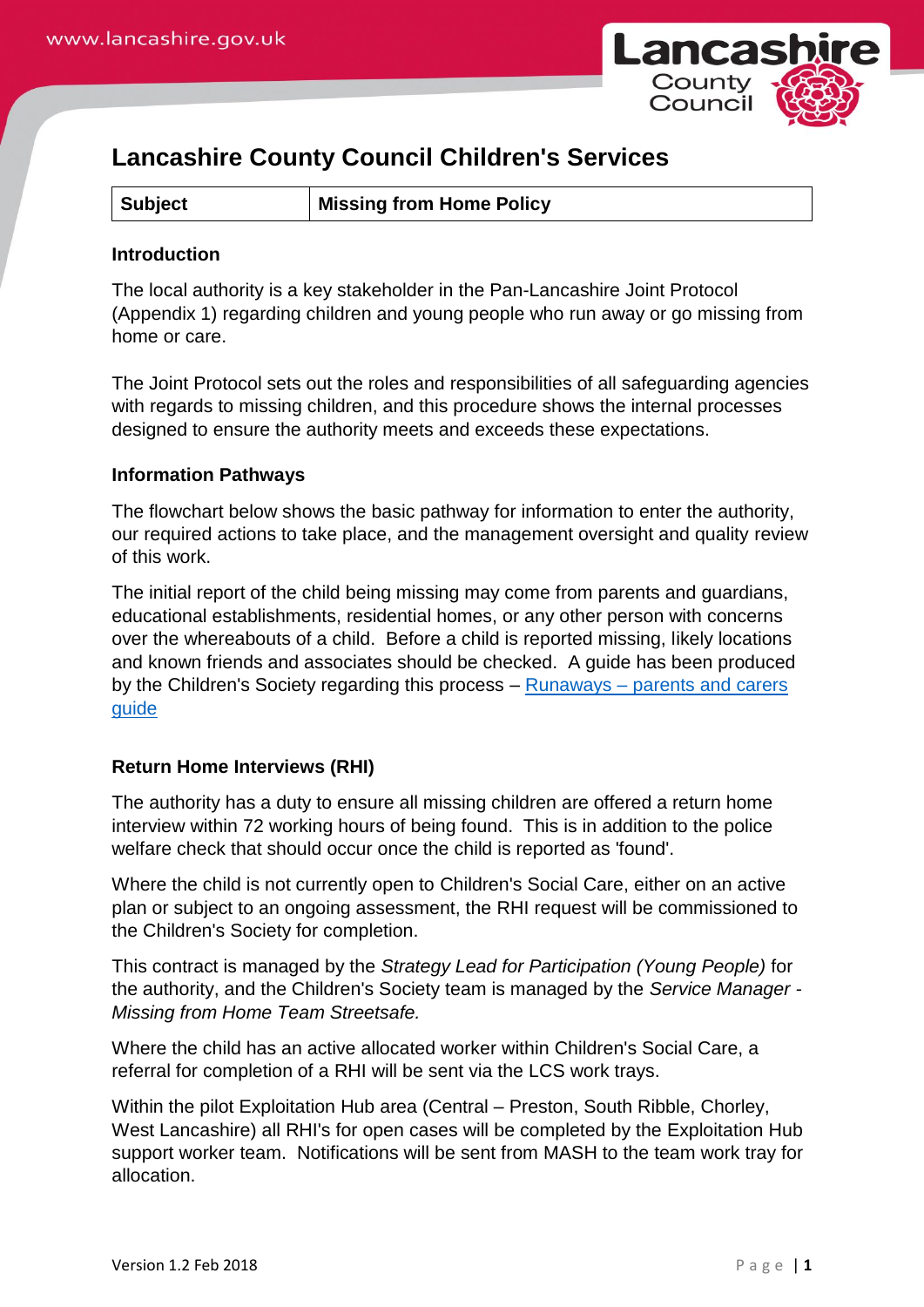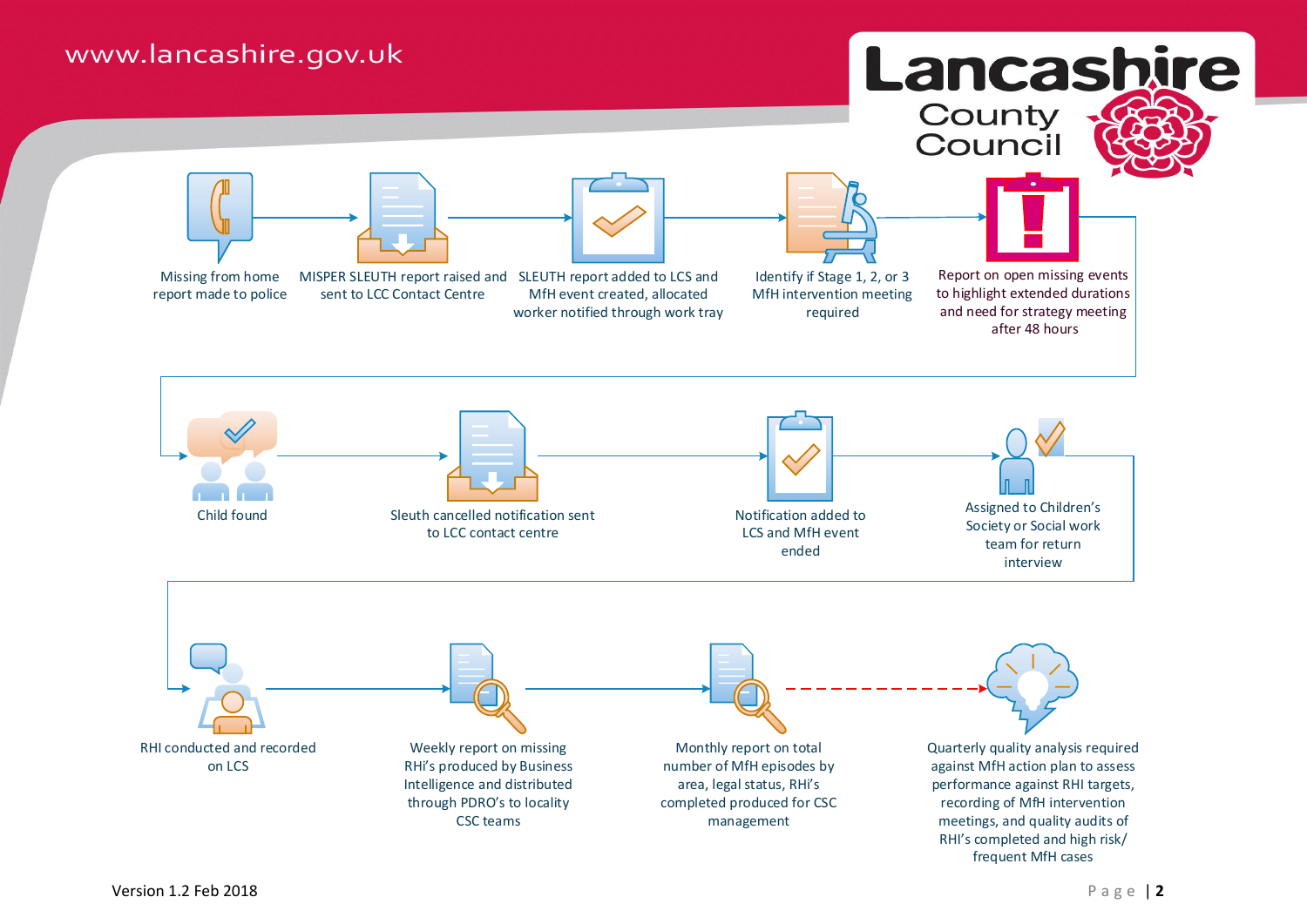

# **Discussion and Strategy Meetings**

These meetings should be held as a minimum where a child meets the thresholds below, or where concerns are identified that the child is at high risk through going missing, meetings should be held with all relevant professionals invited within 4 days of the 5<sup>th</sup>, 9<sup>th</sup>, or when the threshold is met for a Stage 3 strategy meeting.

The chairing of these meetings is defined by the LCC [Scheme of Delegation.](http://www.proceduresonline.com/lancashirecsc/files/scheme_of_delegation.pdf)

Stage 1 missing from home meeting 5 missing episodes in 90 days Stage 2 missing from home meeting 9 missing episodes in 90 days

Stage 3 strategy meeting continued absence, complex or high risk issues

Where a child is missing for over 48 hours, or where the missing child is under 13 years old and missing for 24 hours, there should be consideration for hosting the next level of meeting, or escalating to a Stage 3 strategy meeting.

#### **Missing from Home Panel Meetings**

Appendix 2 shows the current terms of reference for the Missing from home panel meetings. These are multi-agency forums to allow for discussion and action planning around the highest risk missing children not already captured at MACSE or by the discussion and strategy meetings above.

To facilitate these meeting information is gathered from all partner agencies regarding the children at high risk due to being missing from home (reported, unreported, or absent). Once the nominated children have been identified this is circulated to members for their submissions regarding each case.

## **Data Checks and Reports**

- Information regarding 'absent' children according to the police classification to be shared weekly by the police *MfH Co-Ordinators* to the LCC *Missing from Home Lead Officer*. Data to be compiled for inclusion within wider vulnerability reporting
- Allocated Social Worker and Manager to ensure all children meeting a threshold for a Stage 1, 2, or 3 missing from home intervention meeting have a meeting within 4 days, or longer with Senior Manager/IRO agreement.
- Weekly report produced by Business Intelligence and circulated via PDR Officers to all locality TM's and PM's regarding outstanding RHI's for their teams.